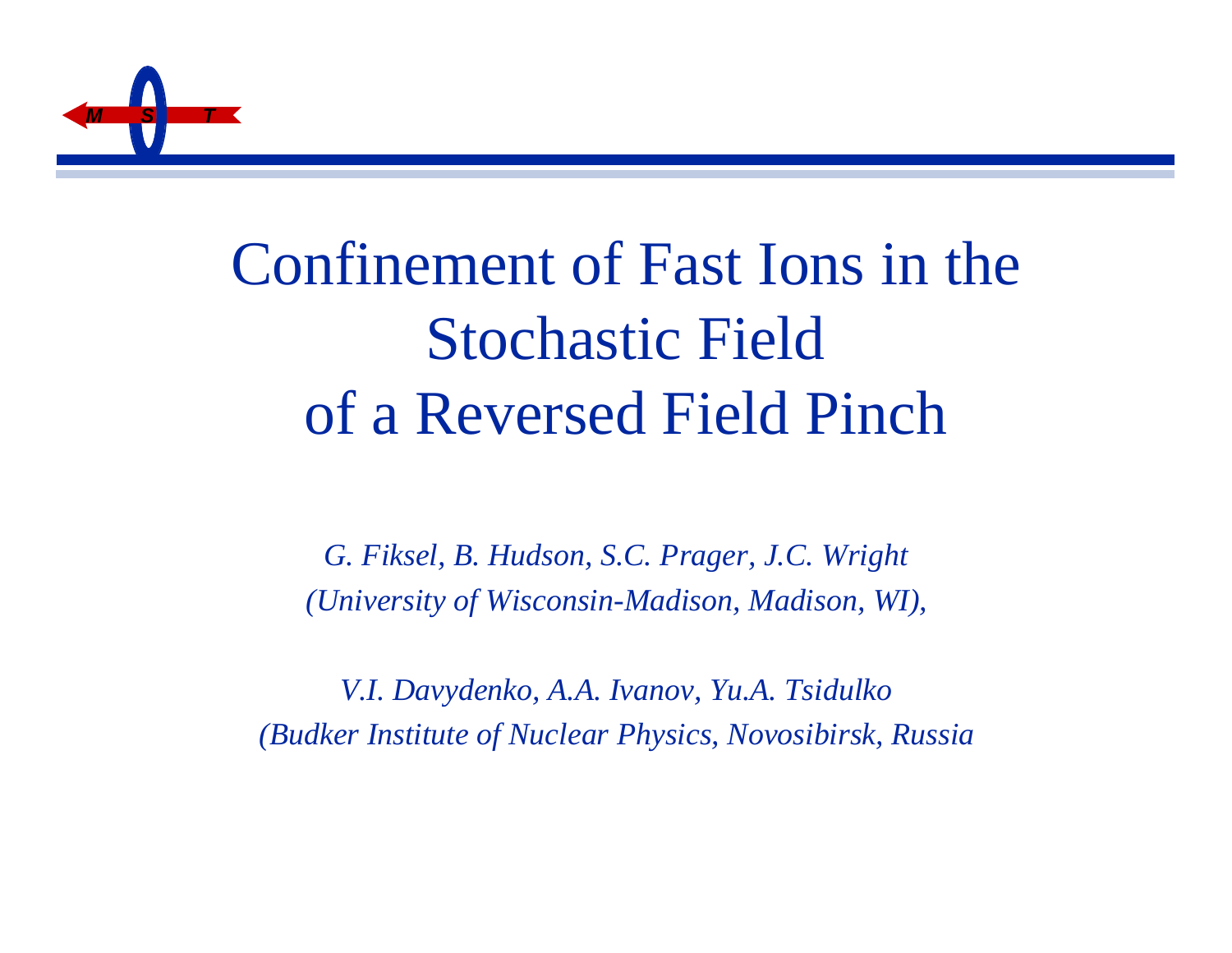

The confinement of fast ions in the plasma is of interest to determine the efficiency of neutral beam heating and the energy dependence of transport. While the confinement of the bulk plasma in the RFP configurations is governed by the stochasticity of the magnetic field, the effect of the stochasticity on the fast ion confinement is unknown.

We have initiated numerical and experimental study of this phenomenon in the MST RFP. A 3D test particle motion code has been developed. A full magnetic (equilibrium and perturbation) field is given by the resistive non-linear MHD DEBS code and the magnitude of the perturbation magnetic field is varied to change the stochasticity. A background plasma can be added which results in the energy and momentum losses of the fast ions. Realistic neutral beam injection can be modeled with the fast neutral atoms originating at the plasma boundary and then being ionized and trapped inside the plasma, thus the heating efficiency can be calculated.

Experimentally the fast ion confinement is studied by injection of a 10 keV hydrogen diagnostic neutral beam into the plasma. The fast ions losses are measured by neutral particle analyzers.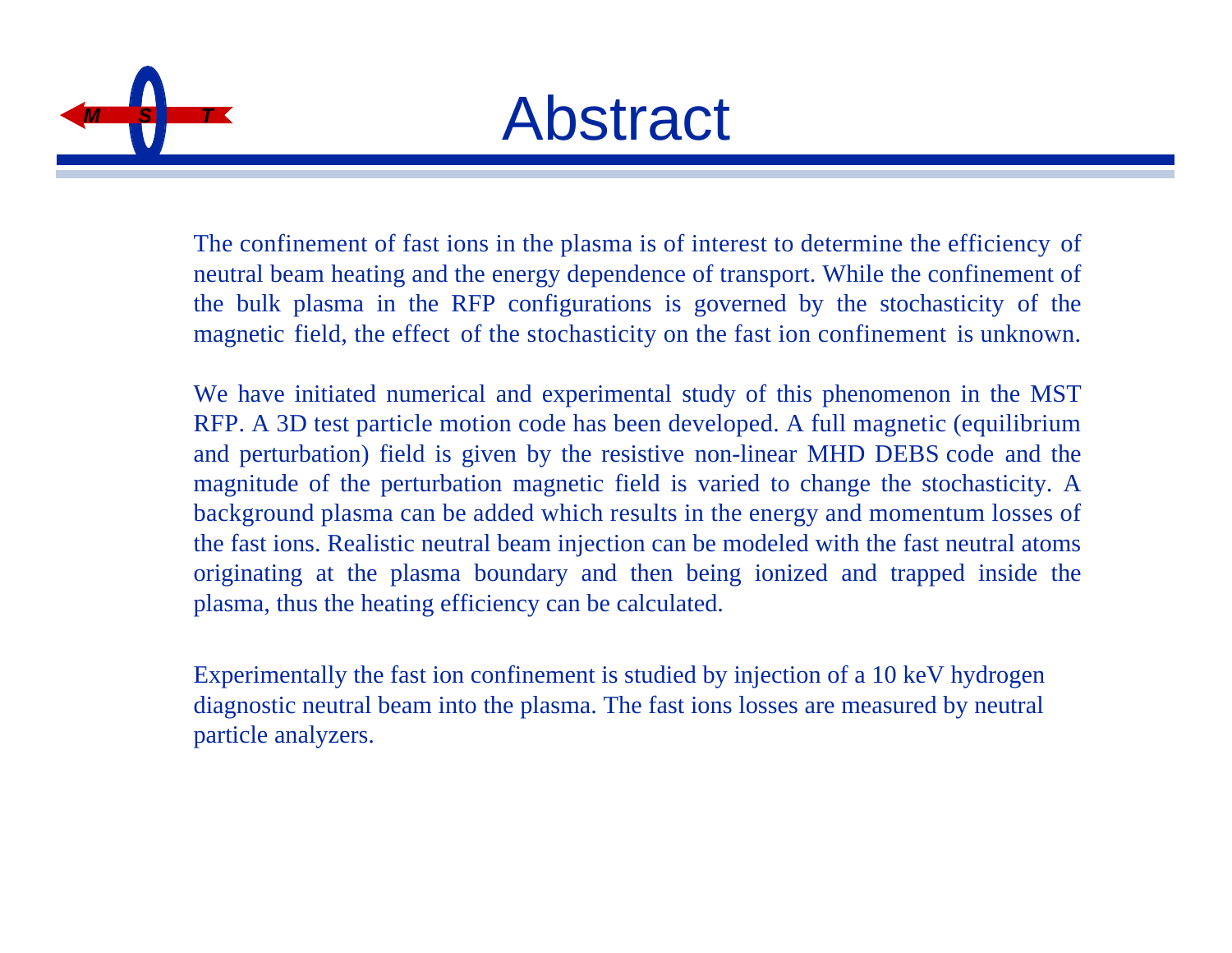

## **Motivation**

- ► Confinement of fast ions is critical in NBI applications heating, current drive.
- ► Confinement of bulk plasma in RFP depends on fluctuation of the magnetic field.
	- ► Magnetic fluctuations can be strong enough so the magnetic field becomes stochastic due to island overlapping.
	- ‰ Thermal particles stream along the stochastic magnetic field lines and quickly diffuse outward.
- $\blacktriangleright$  If the ion gyroradius is large enough, would confinement be determined by the parallel streaming?
- ‰ Or the gyration will "average" somehow the overlapping magnetic islands?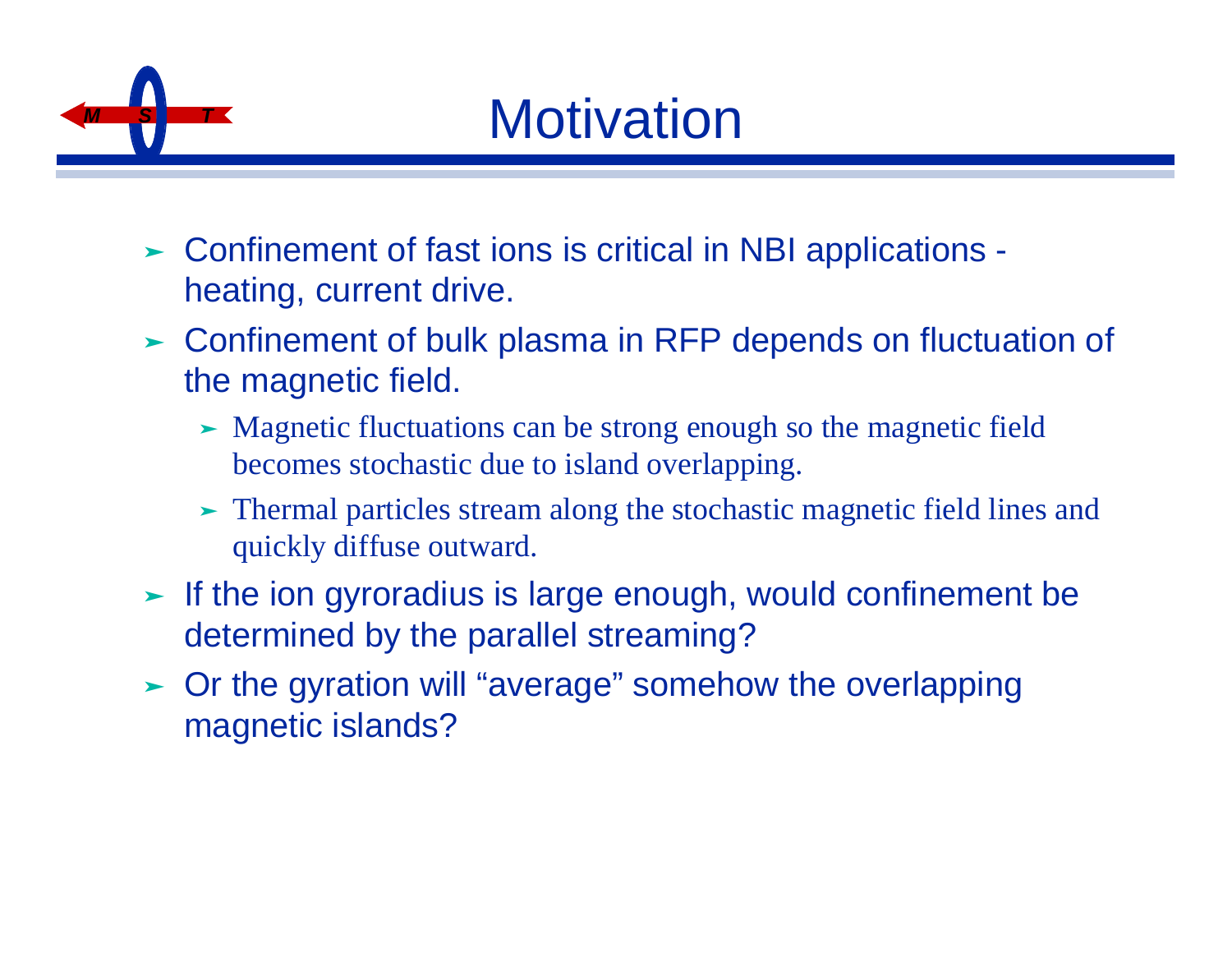



- ► Simple model of NBI heating.
- ‰ Simulation results code RIO.
	- ‰ Magnetic field stochasticity.
	- ‰ Field line diffusion and ion motion.
- ‰ Experimental results fast ion confinement.
- ‰ Summary and future work.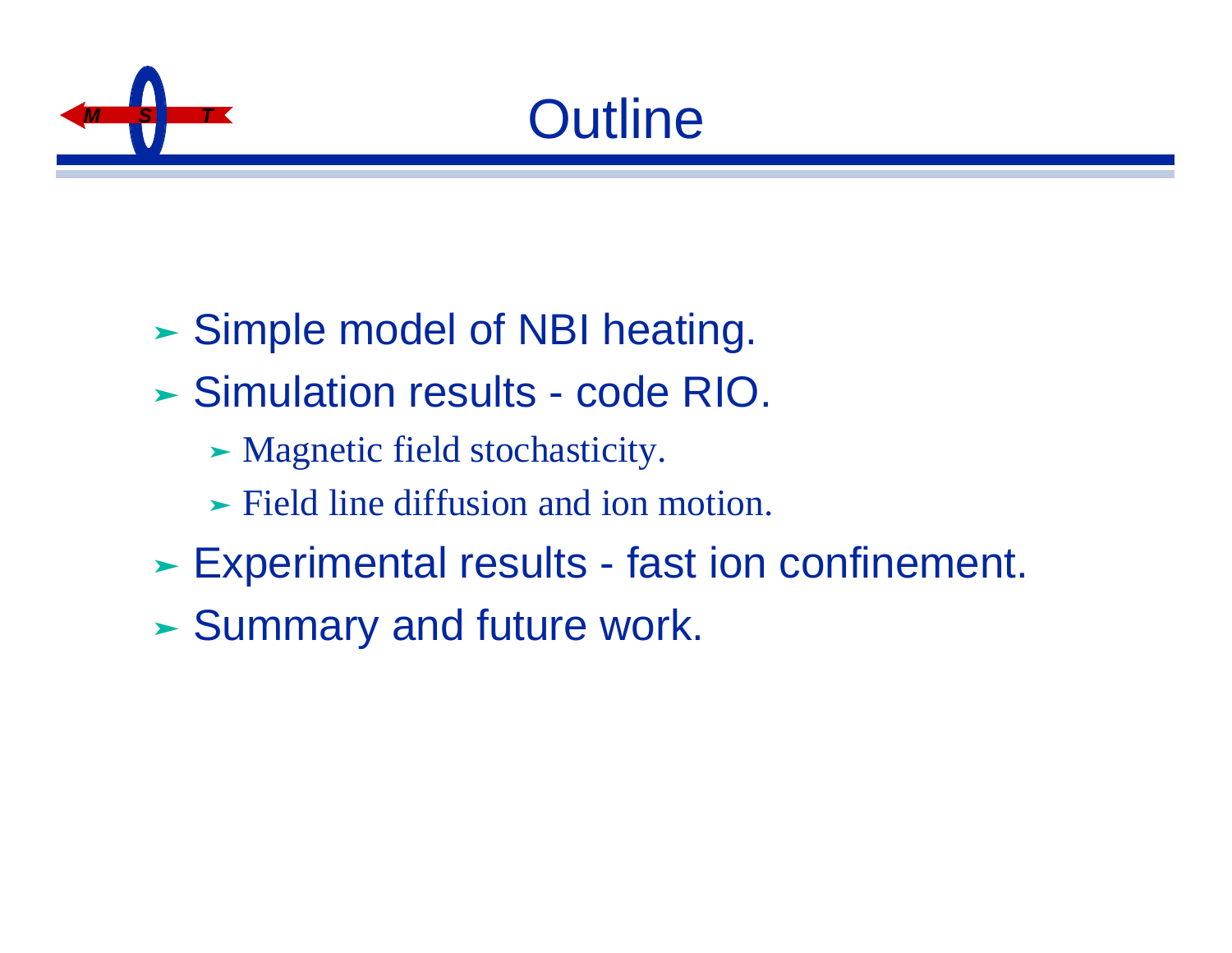## **NBI Power Balance**



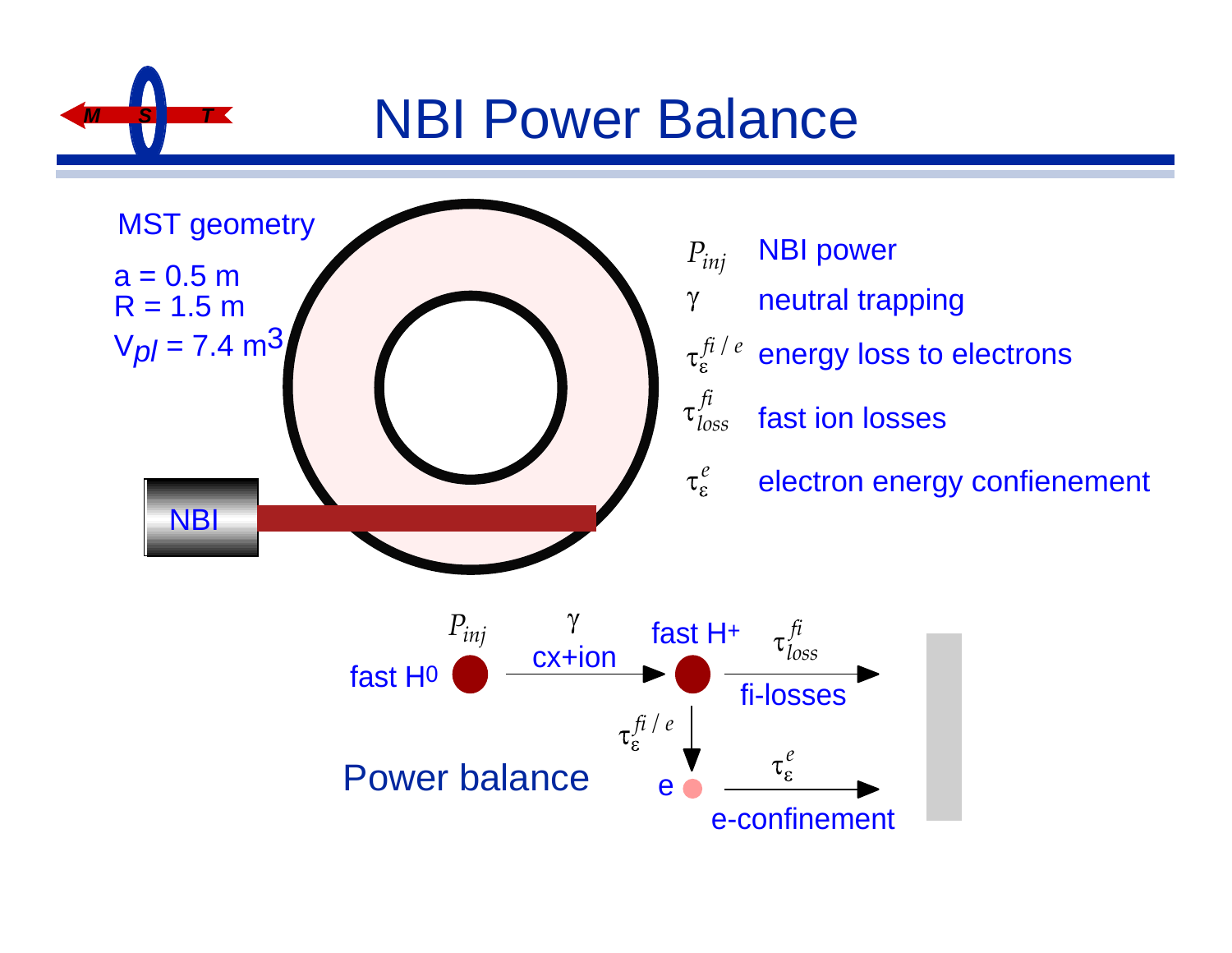

#### Fast ion confinement range of characteristic times is very broad



Time (s)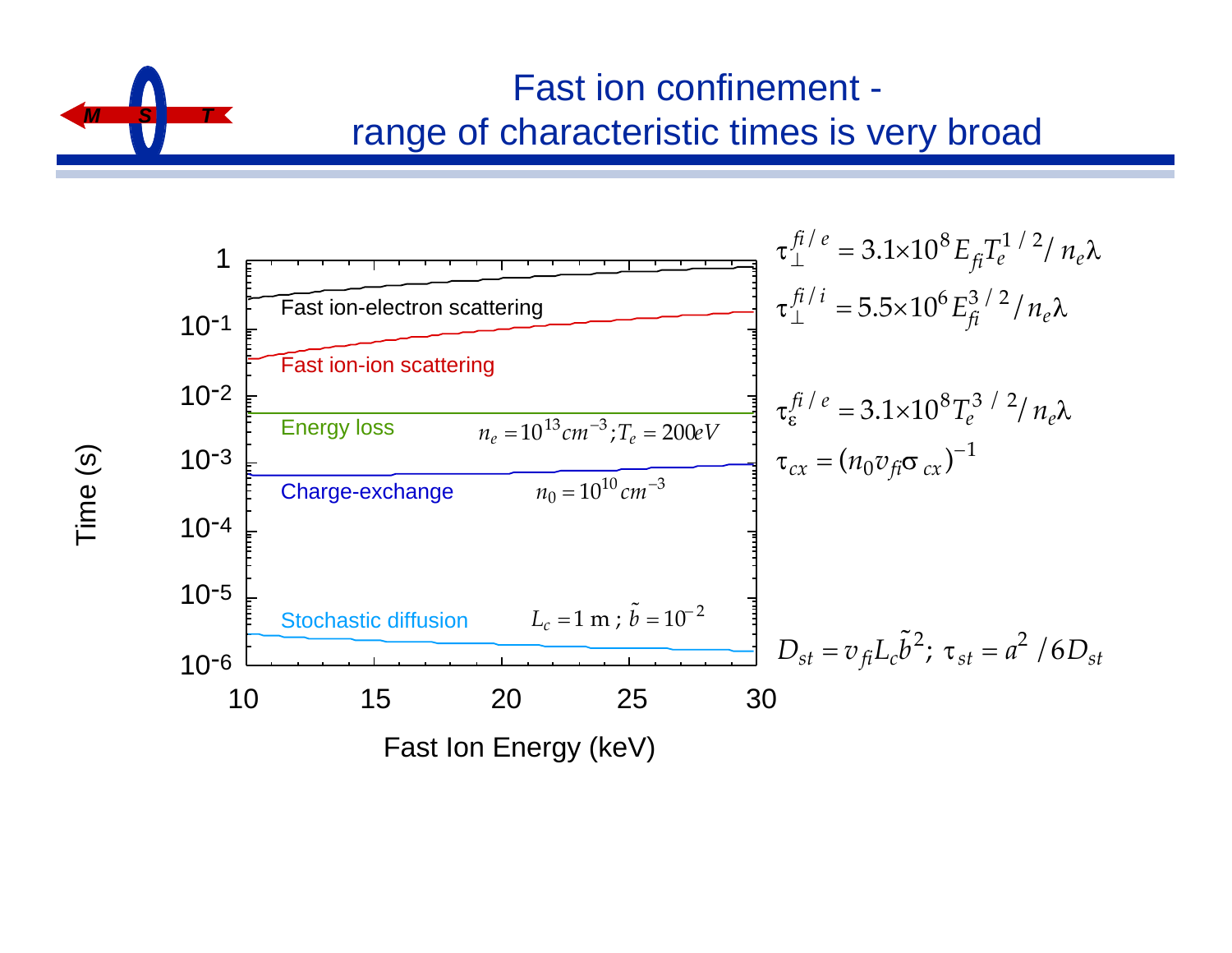## **Good fast ion confinement is critical**

#### 0-D electron heating model



*W<sup>e</sup>* = *Pinj Vpl eff fi fi* /*e* [ *e* (1− *e* −*t* / *e* ) + *eff fi* (*e* −*t*/ *eff fi* − *e* −*t* / *e* )] Time (ms) 0 2 4 6 8 10 80 60 40 20 0  *ne* = 10<sup>13</sup> *cm*−<sup>3</sup> *Te* <sup>=</sup> <sup>200</sup>*eV e* = 1*ms loss fi* = 1*ms ne* = 0.6×10<sup>13</sup> *cm*−<sup>3</sup> *Te* = 400*eV e* = 5*ms loss fi* = 5*ms Pinj* = 1.5*MW* Standart confinement Improved confinement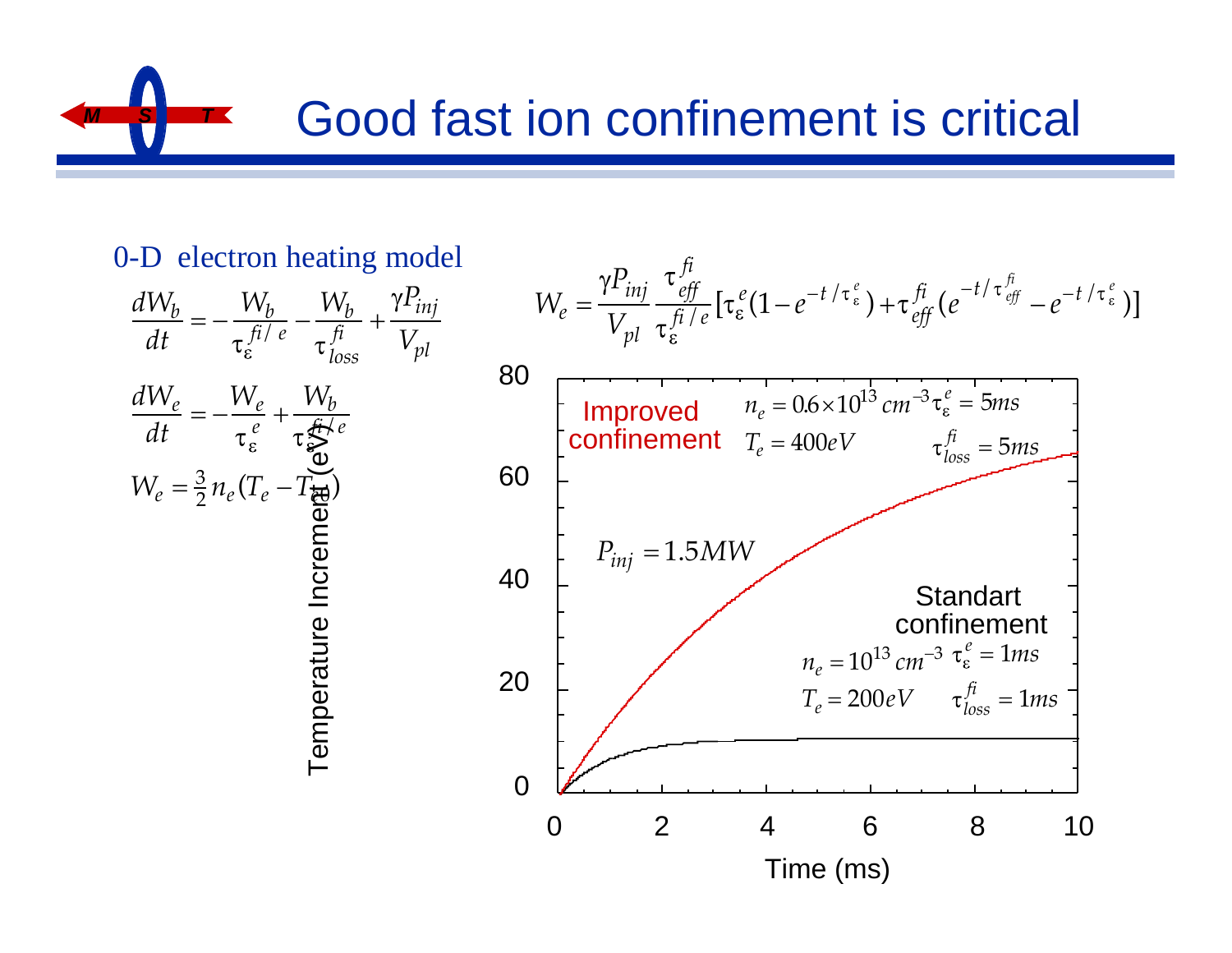

### Obtain equilibrium and perturbation field profiles with DEBS

- ► Magnetic fluctuations in RFP large amplitude global tearing modes m=1, n=6, 7, 8, ...  $\overline{a}$
- ► DEBS code nonlinear resistive MHD code.
- ► Use DEBS to get equilibrium and perturbation field.
- $\blacktriangleright$  Cylindrical geometry: a= $0.5$  m, L= $2πAa$  $(A = 3$  aspect ratio)
- $\angle$  B<sub>r exp</sub> = 0.3 B<sub>r DEBS</sub>





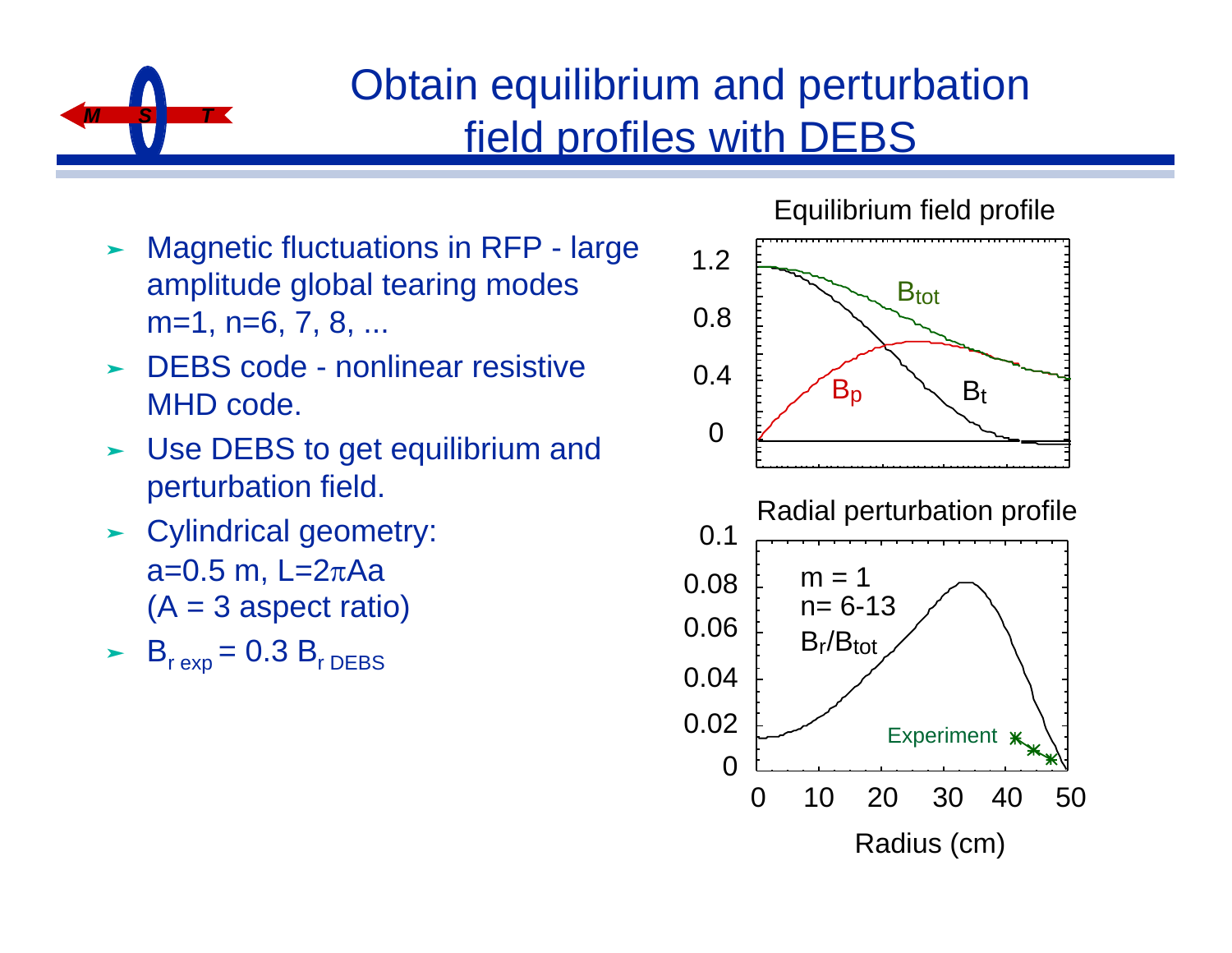

- ‰ Take perturbation fields from DEBS.
- $\blacktriangleright$  Extract 8 largest modes m=1, n=6, 7, 8,...13  $B_r$ ,  $B_\theta$ ,  $B_\phi \propto$  exp(mθ -nφ +μ<sub>mn</sub>)
- $\triangleright$  Multiply mode amplitudes by a scaling factor  $\varepsilon$
- ► Use code RIO for line tracing and puncture plot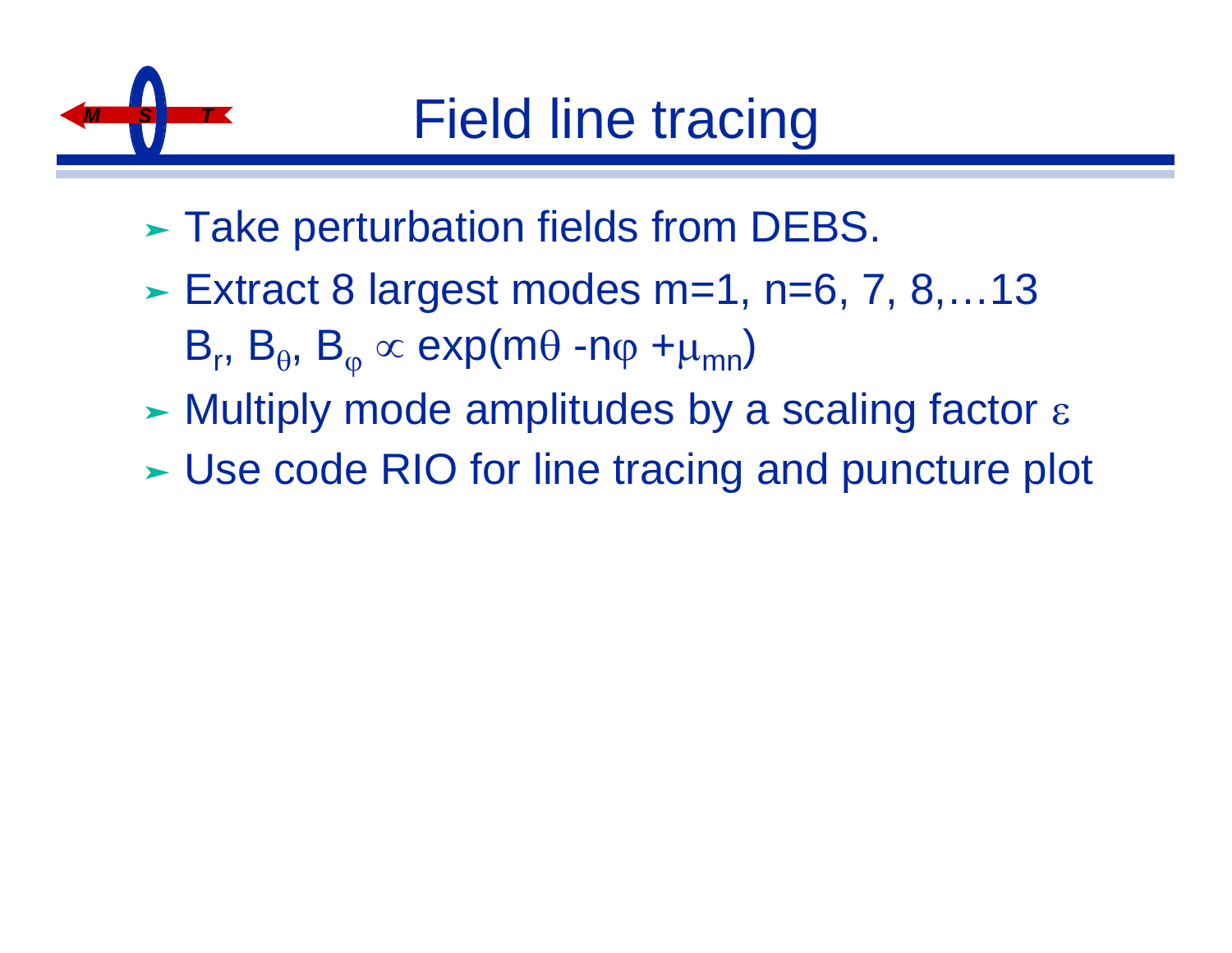

## *<sup>M</sup> <sup>S</sup> <sup>T</sup>* Code RIO

- ► 3D, cylindrical or toroidal
- ► Field line tracing
- ‰ Fast ion motion in magnetic field
	- $\blacktriangleright$  plasma background n<sub>e</sub>(r), n<sub>i</sub>(r), T<sub>e</sub>(r)
	- ‰ drag on background electrons included
- ► NBI modeling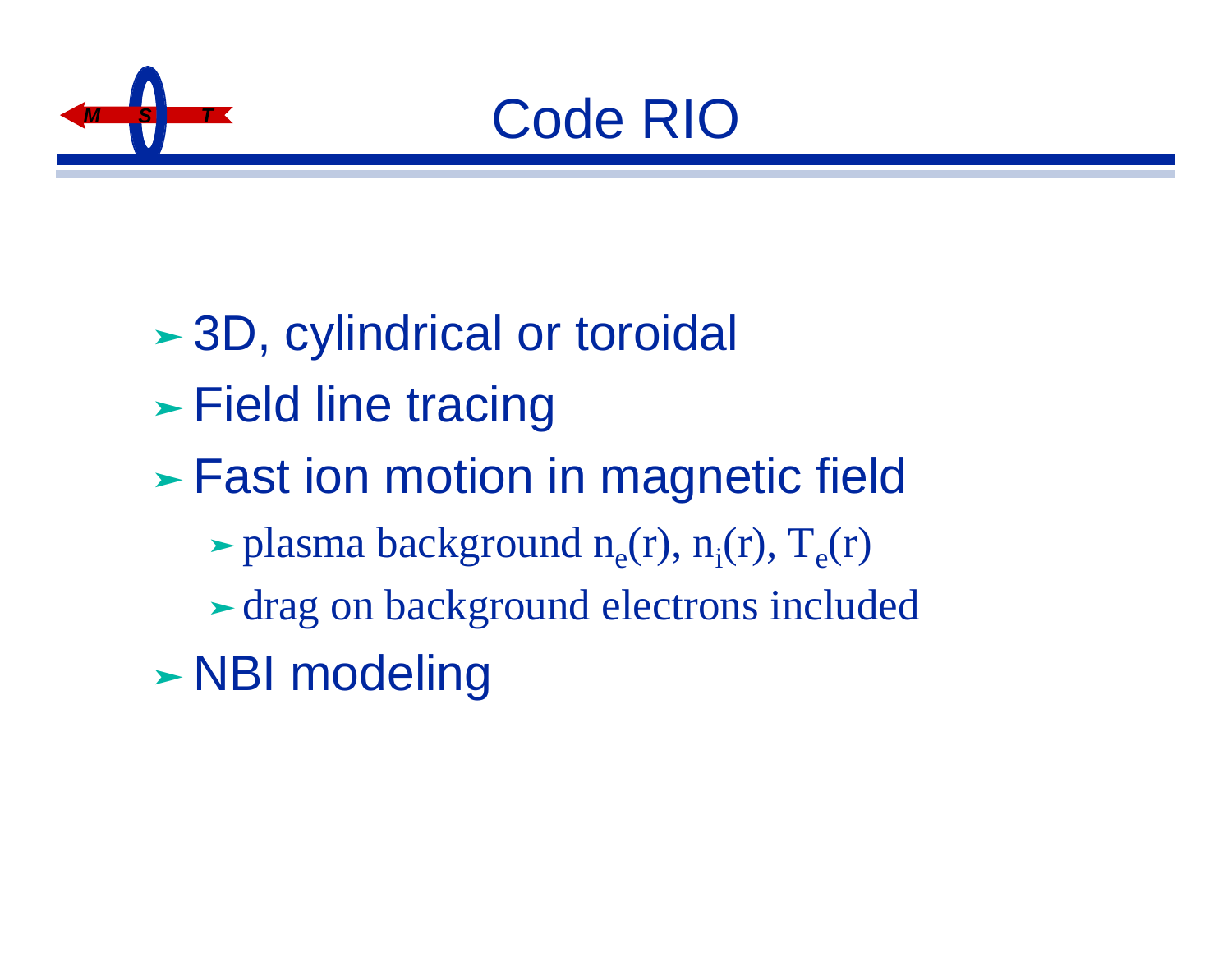

#### **Small ε – isolated islands**

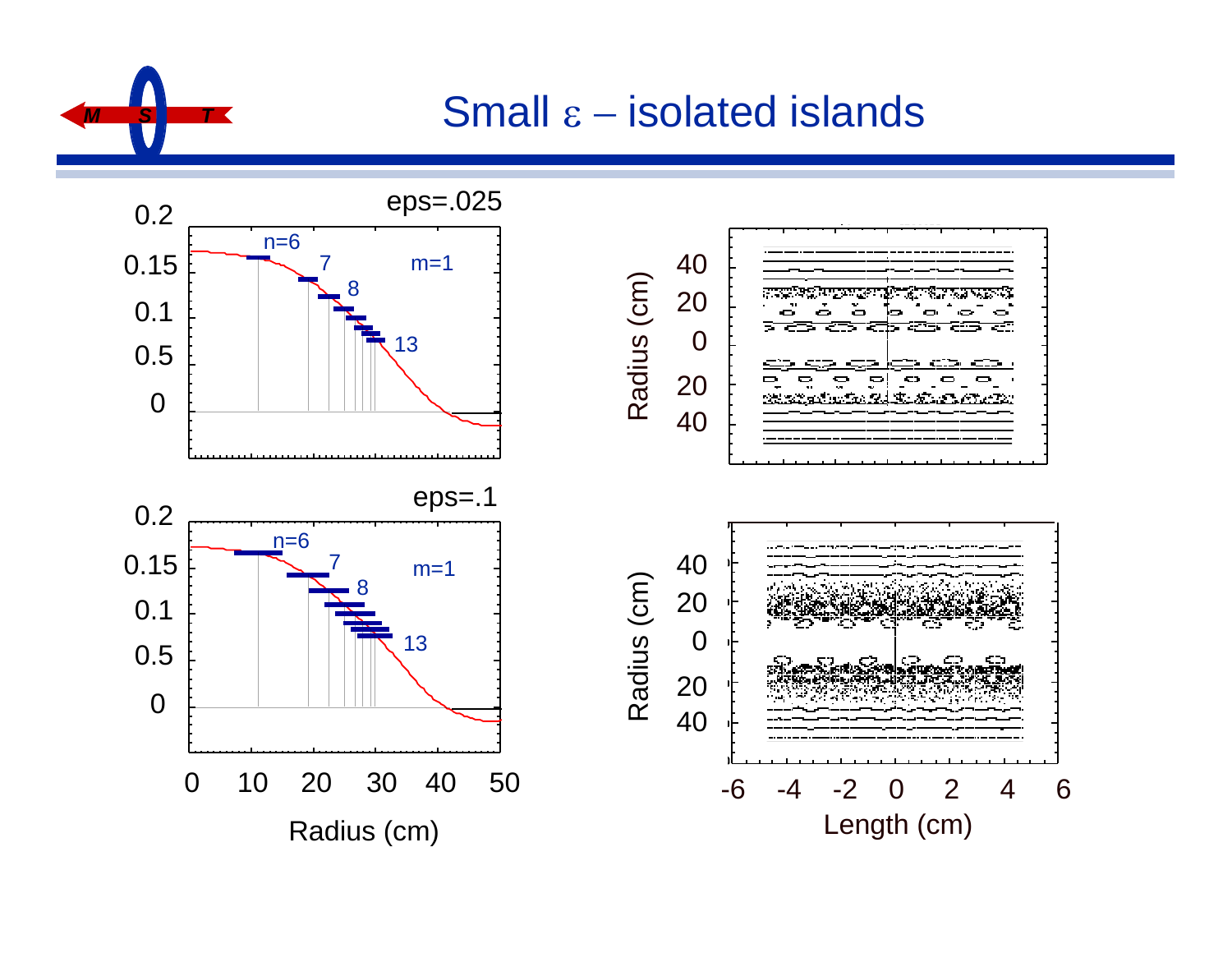**Large ε − islands overlap and stochasticity** 

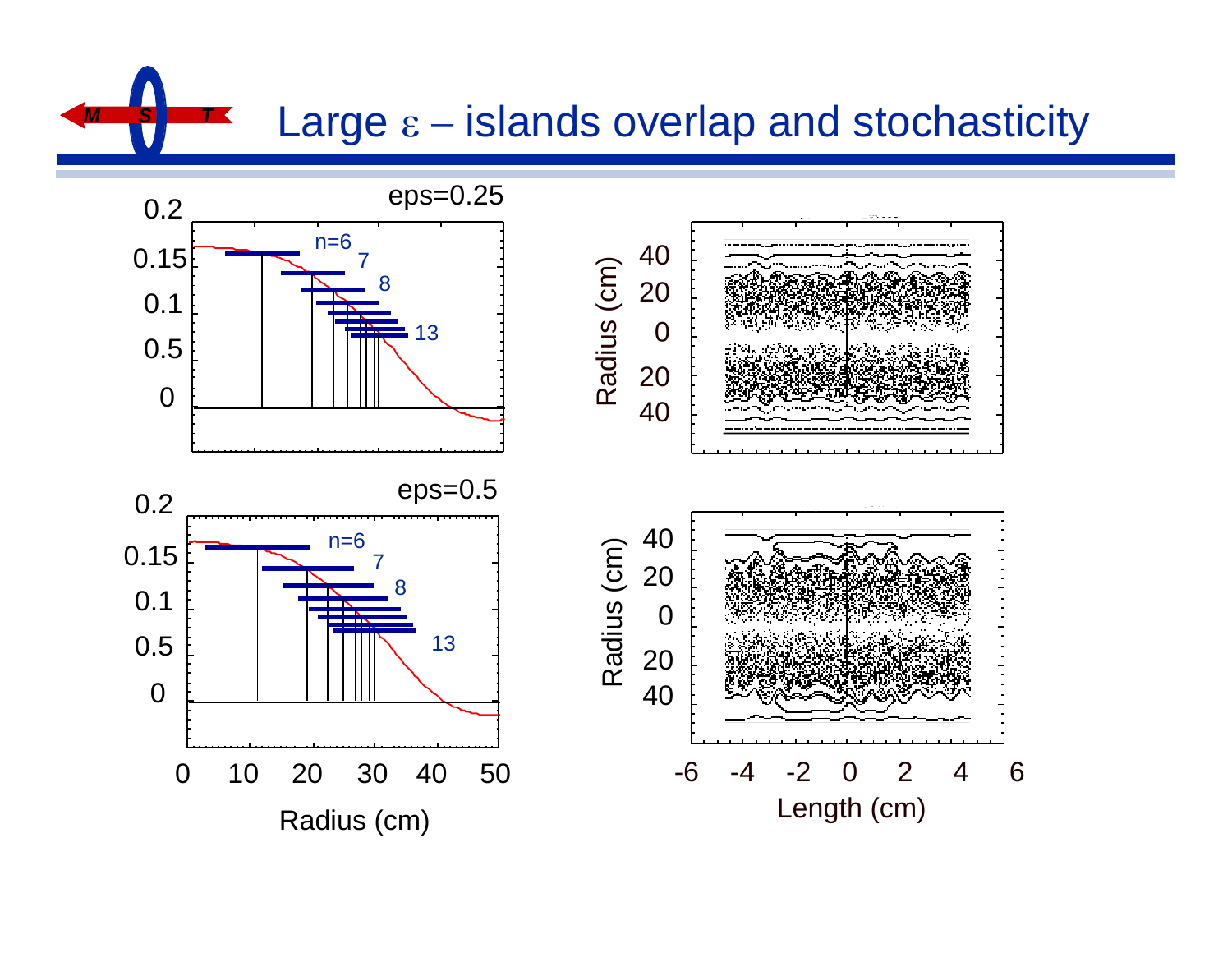

As ε increases, the islands start to overlap, beginning with the edge.

MST standard plasma corresponds to  $\varepsilon = .3$ 

At high ε entire resonance region between 10 cm (n=6) and 30 cm (n=13) becomes stochastic.

Notice a non-linear island developing at the reversal surface at high ε.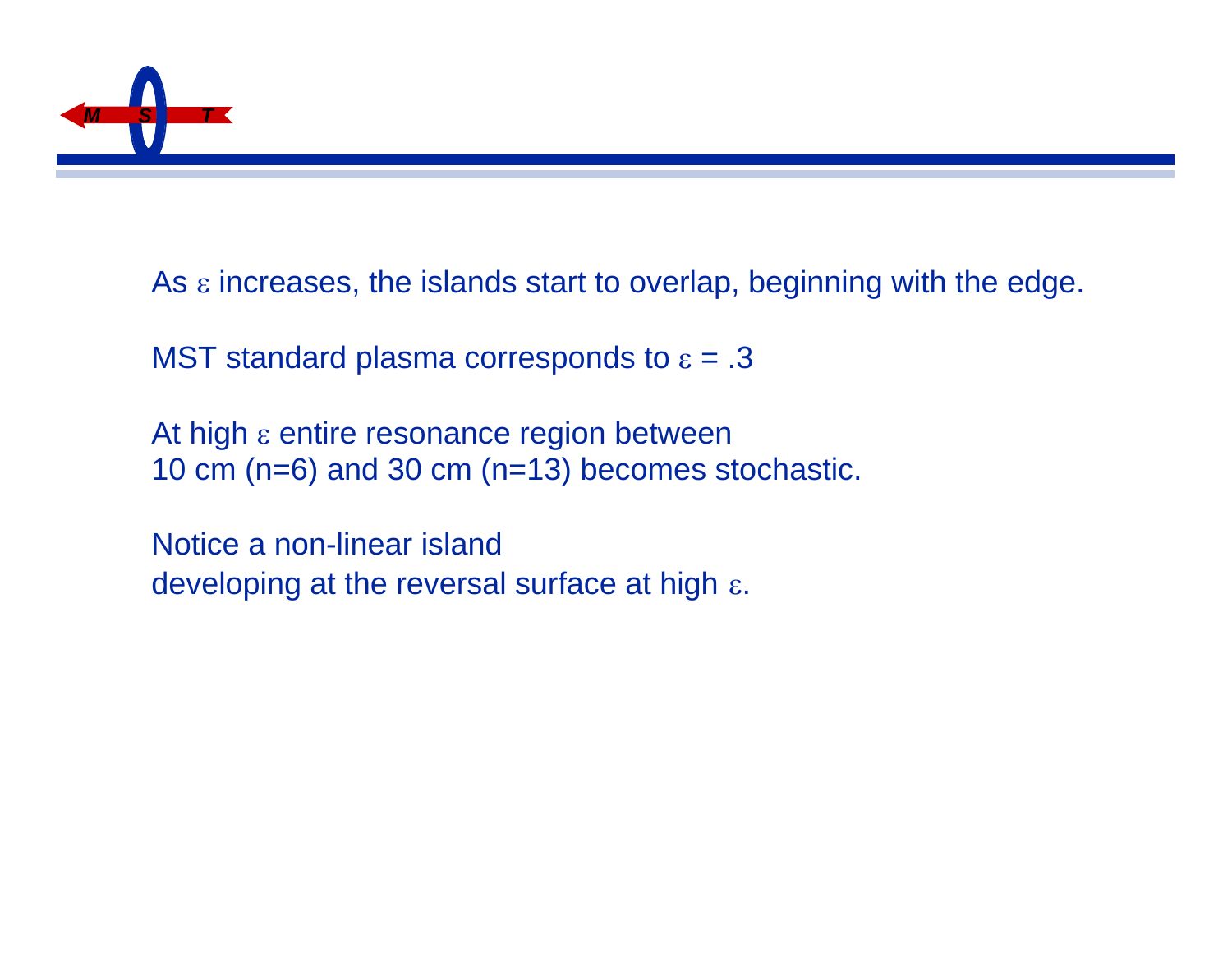Field lines and fast ion diffusion



*M S T*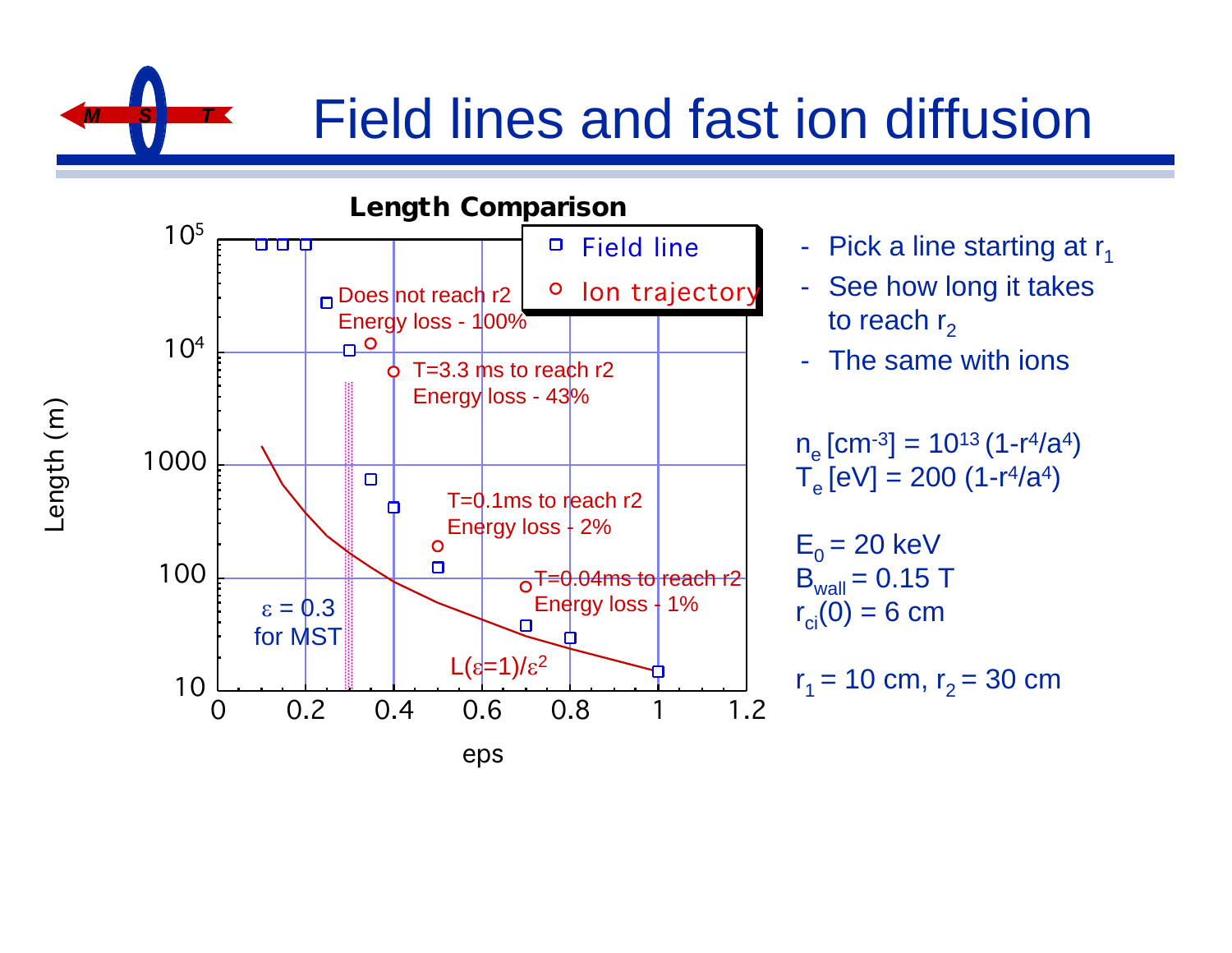

- $\triangleright$  Field line and ion diffusion increases with  $\varepsilon$
- $\triangleright$  At small  $\varepsilon$  line diffusion is lower than Q-L Rechester-Rosenbluth estimate ε<sup>-2</sup>
- $\triangleright$  At small  $\varepsilon$  ions diffuse much slower than field lines. At  $\epsilon$  = 0.3-0.4 (typical for MST) the fast ion confinement time is several ms which is comparable to plasma confinement time. Large fraction of energy is deposited.
- $\triangleright$  At larger  $\varepsilon$  ion confinement is poor and only a small fraction of energy is deposited.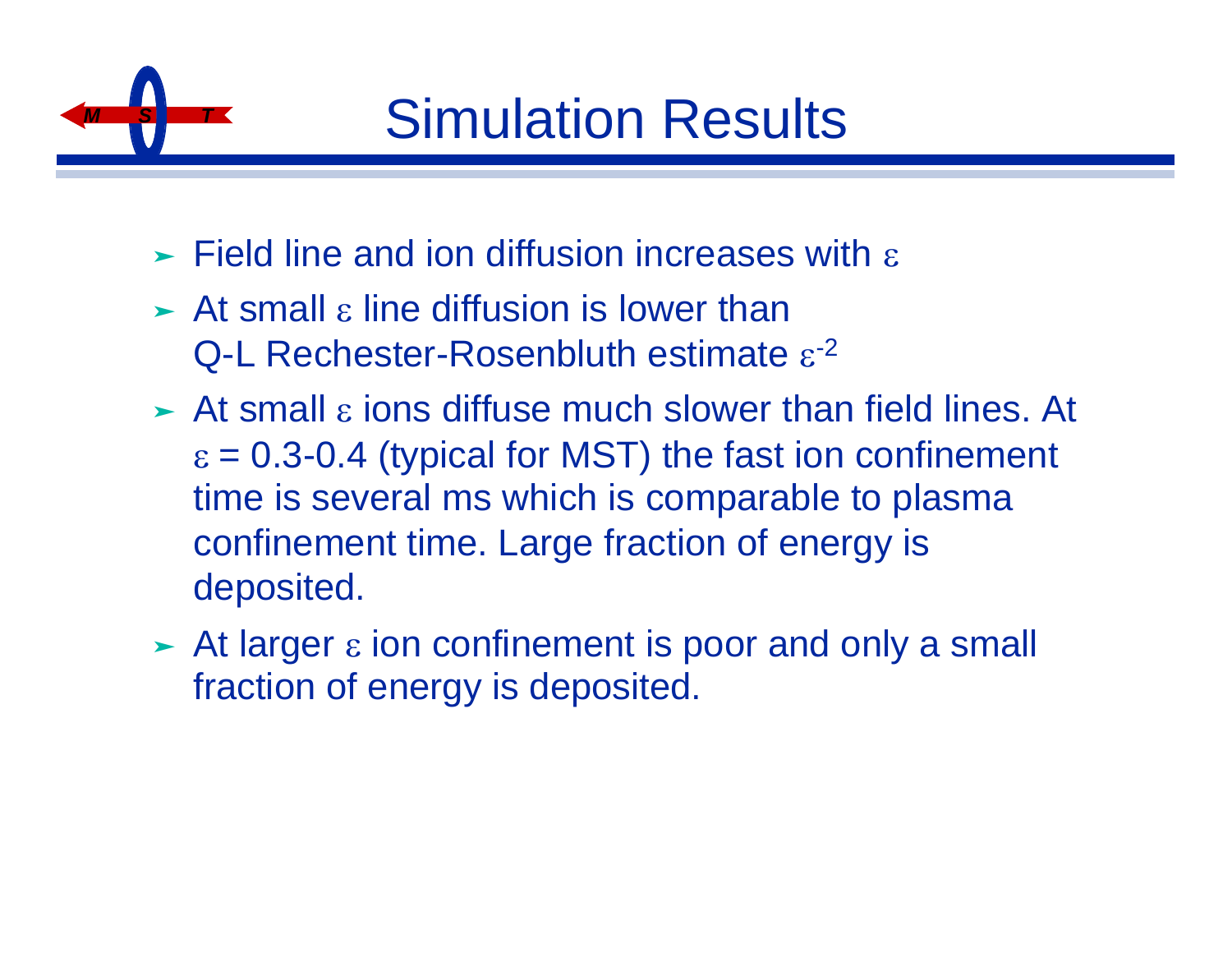# **Experimental Arrangement**



#### Neutral Particle Analyzer (NPA)

- Fast H neutrals (11 keV) injected into plasma.
- The flux and the energy spectra of CX neutrals from the plasma are measured with an NPA.
- We use the same beam-NPA arrangement as for the Rutherford scattering diagnostic notice small angle between the beam and NPA. Therefore, a large contribution to the neutral flux during the beam injection comes from the scattering of the beam, not from the CX atoms.
- Nevertheless, we observe a decaying flux of energetic CX atoms after them beam is turned off. They come from the trapped fast ions.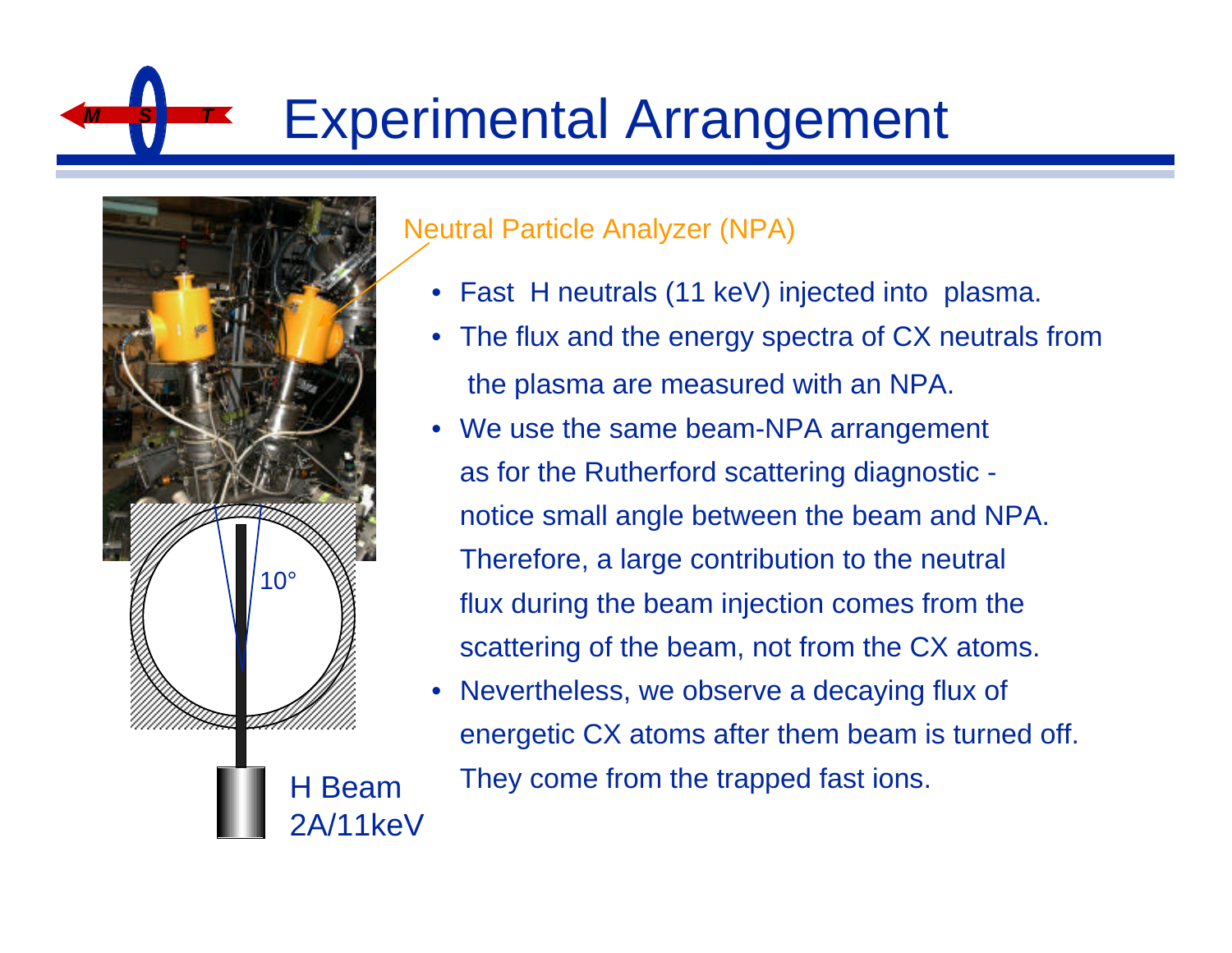# **Fast ion confinement time measured**



 $n_e = 10^{13}$  cm<sup>-3</sup>  $T_e$  = 200 eV

Fast ion slowdown time  $E(dE/dt)^{-1} = 5$  ms

comparable to electron drag time  $\tau_{\text{eff/e}} = 6 \text{ ms}$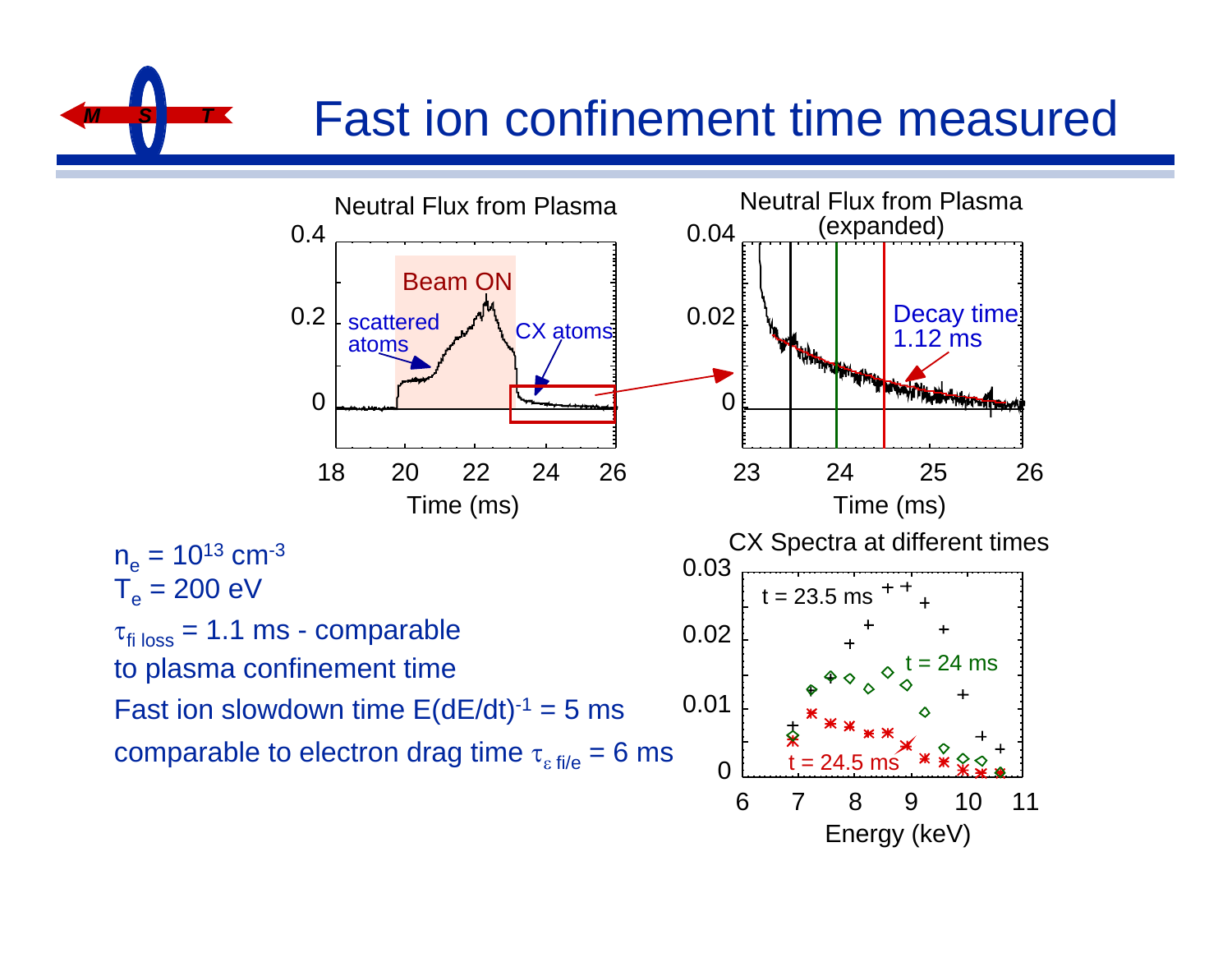## Are fast ion losses due to CX?

 $n_0$  was measured with calibrated  $\mathsf{H}_{\alpha}$  detector  $\tau_{cx} = (n_o \; v_i \sigma_{cx})^{-1}$ 





- Confinement comparable with CX times
- Confinement does not depend on energy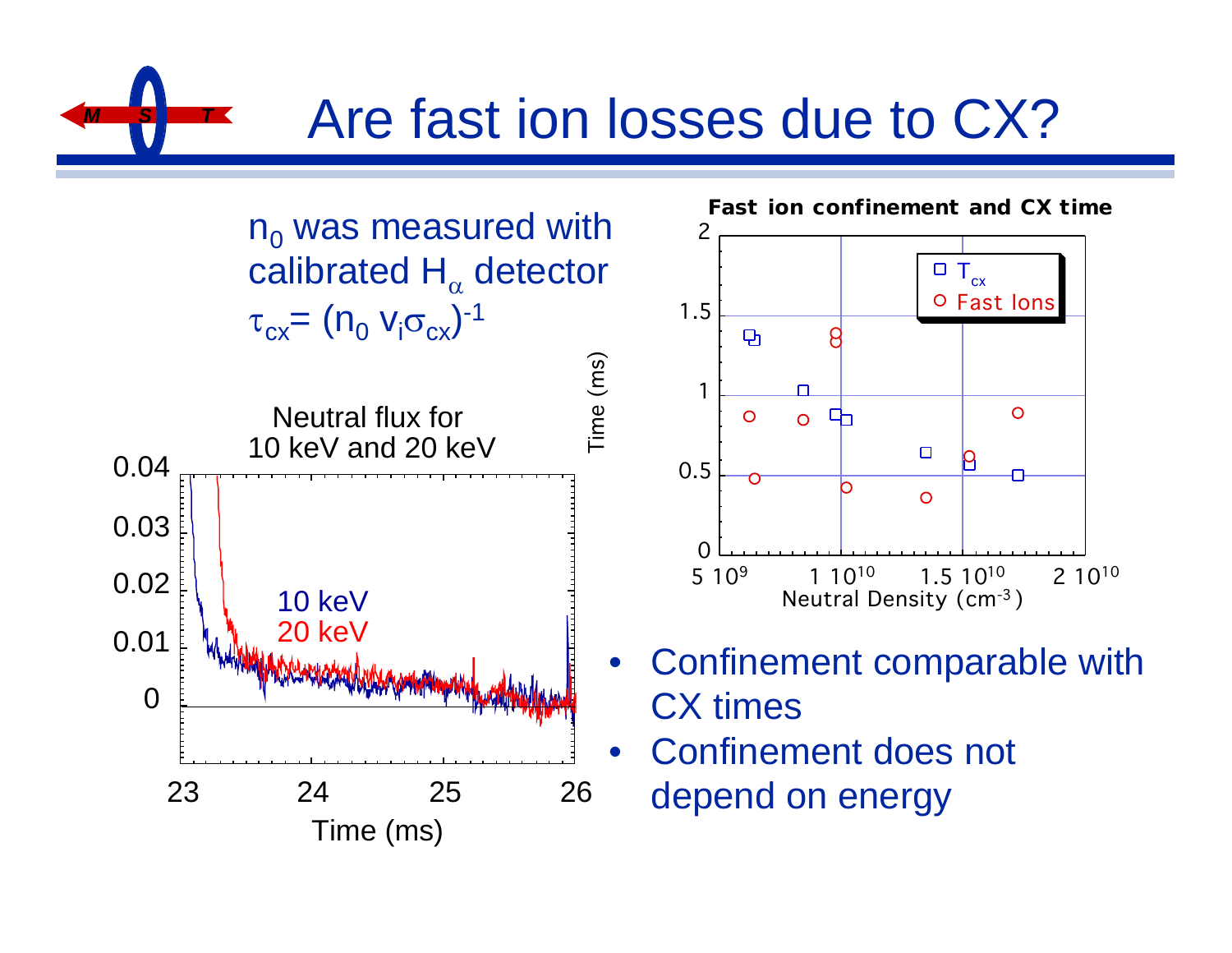### *M S T* Improved confinement regime

Energy Spectra at different times





- Fast ion losses decrease and their flux correlates very well with the neutral density and anti-correlate with CX time.
- Fast ion slowdown time  $E(dE/dt)^{-1} = 8$  ms higher than in standard plasma (lower  $\mathsf{n}_{\rm e}$ , higher  $\mathsf{T}_{\rm e}$  )



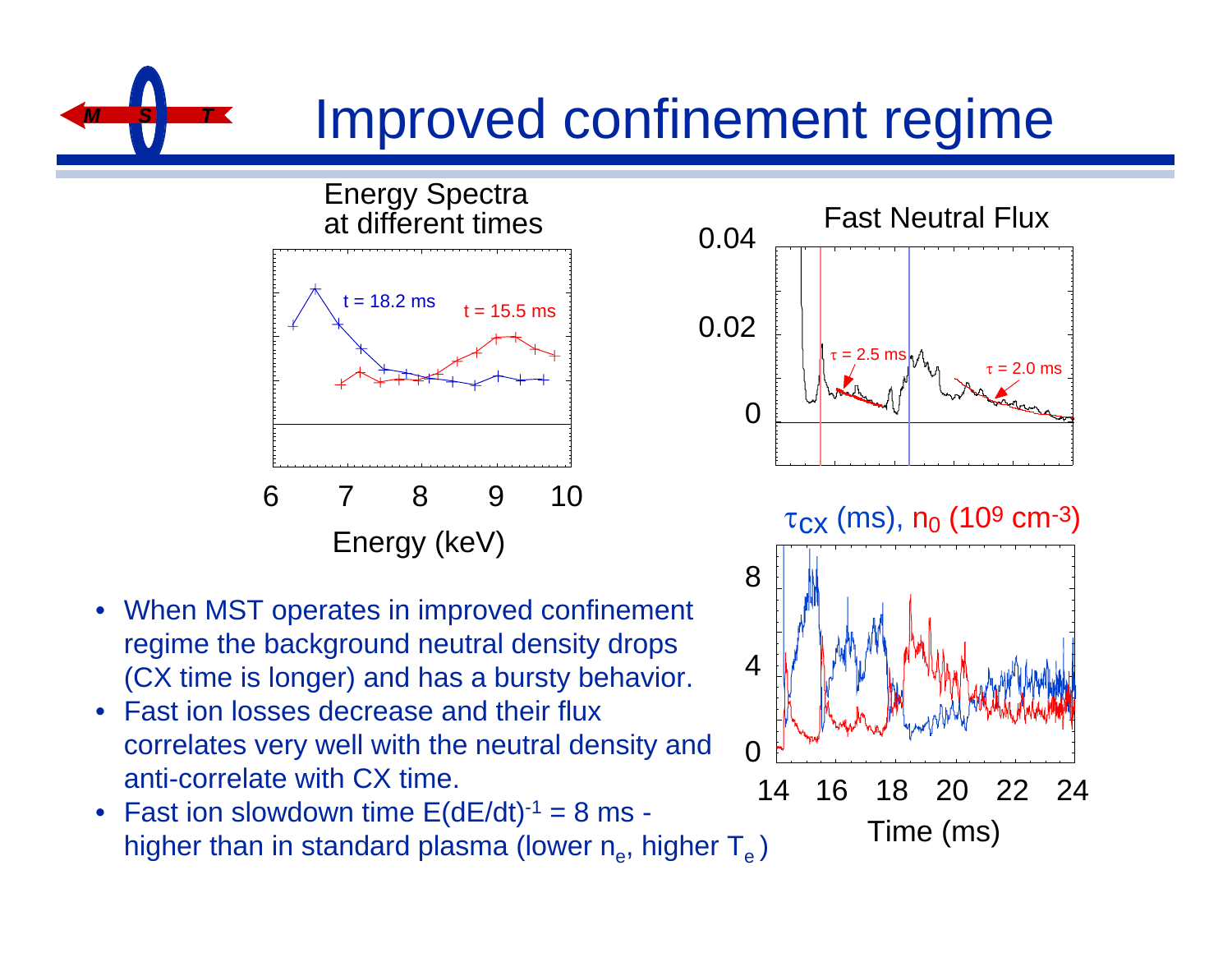



- Improved measurement of fast ion confinement
- Direct measurement of plasma heating
- Plasma confinement and transport